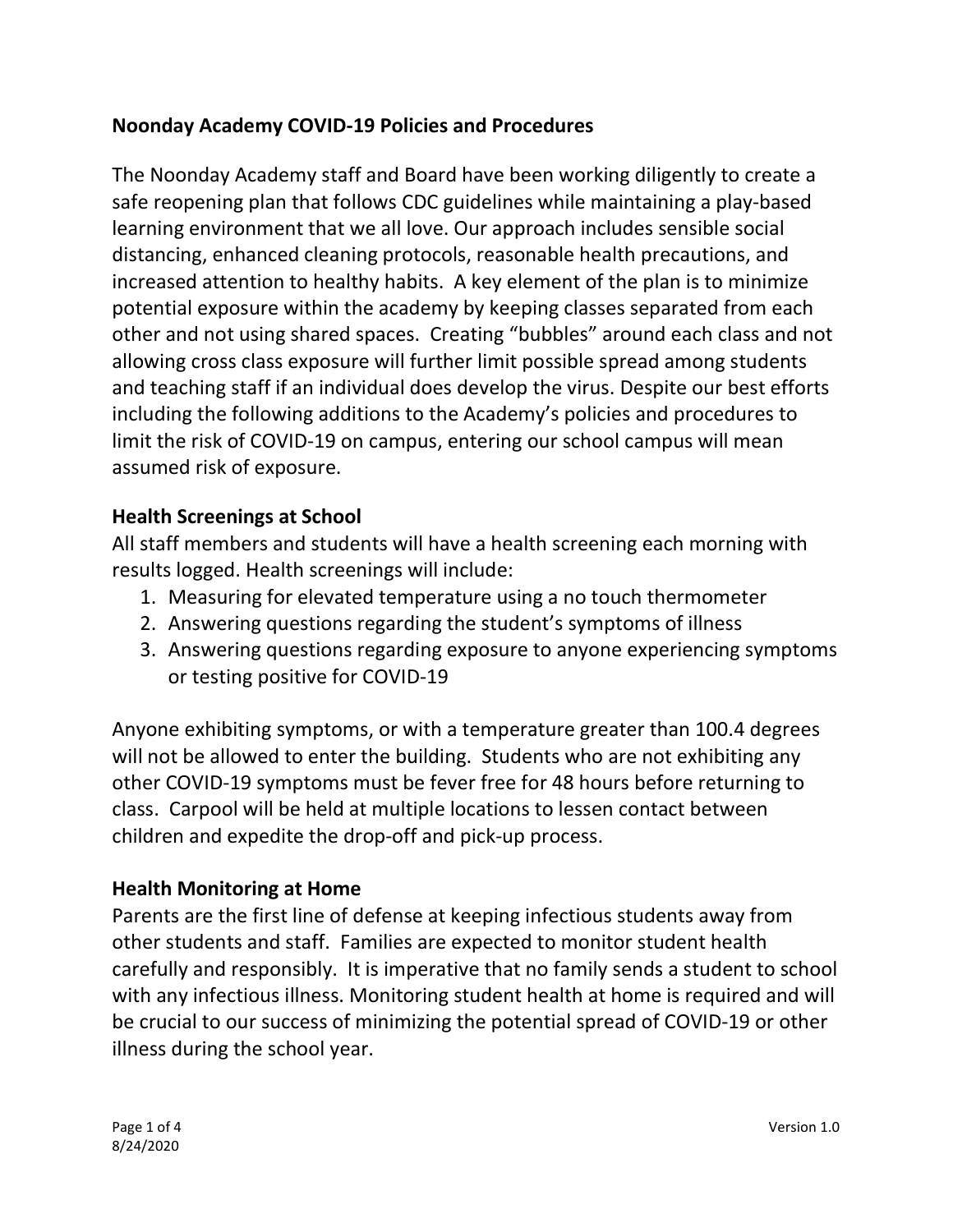Parents are expected to do a check of symptoms each school day prior to arriving on campus. If the student exhibits any of the following with in the past 48 hours they must be kept home:

- Fever (100.4 or greater) or chills (temperature check conducted without the use of fever reducing medicine for low grade fevers)
- Unexplained cough (C19 symptoms include "dry Cough")
- Shortness of breath
- Unexplained fatigue
- Muscle or body aches
- New loss of sense of smell or taste
- Nausea or vomiting
- Diarrhea
- Any other signs of communicable illness (i.e. pink eye)

### Masks

Academy staff will wear masks or face shields during carpool drop-off and pick-up and while in hallways. It is the teacher's choice to wear a mask while in the classroom. We are working hard to create the safest and most child friendly plan and recognize how integral speech and expressions are to a child's development. Masks are optional for students, but strongly encouraged during drop off and pick-up. In the event we are mandated by state law to wear masks, The Academy will immediately adhere to the ordinance and communicate expectations to families and staff.

## Adults in the building

The Dept. of Health, the CDC and the Georgia Department of Early Care and Learning all stress the need to limit the number of people entering the premises. Therefore, no outside visitors will be permitted in the building. Everyone will use carpool to drop off and pick up. If a student arrives late or needs to be picked up early, please call the academy office and someone will meet the pick-up person at the door. Only necessary academy staff and students will be in the building each day. No large gatherings will be held, (i.e. beginning year parent meeting, Family Fun Night, School wide programs, etc.).

## Cleaning

The Academy has always followed very thorough and specific cleaning policies. The following will be added to our standard practices: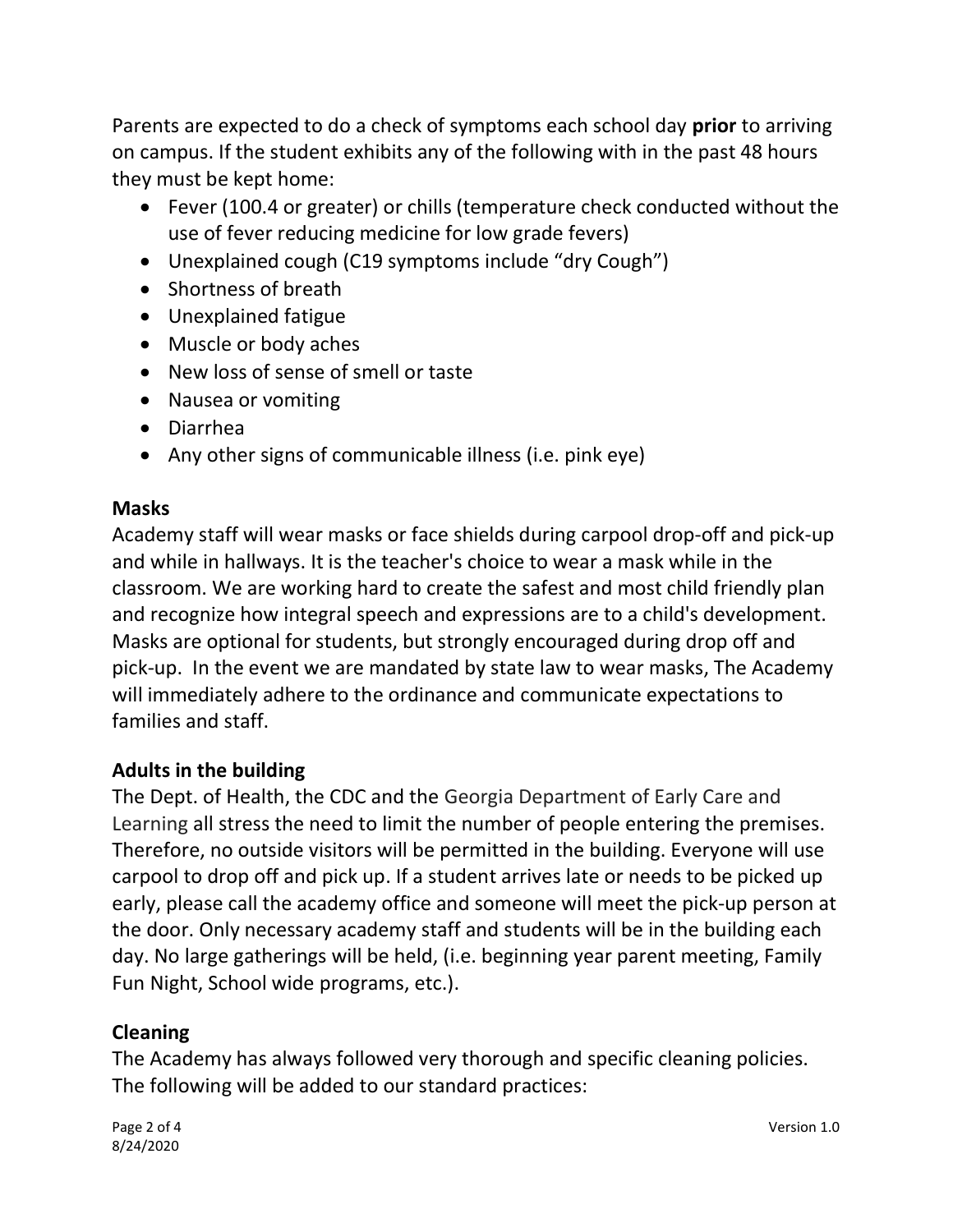- 1. Increase the frequency of cleaning in each classroom throughout the day with enhanced sanitizing procedures.
- 2. Sanitize and disinfect each classroom at the end of each day.
- 3. Stagger playground schedules to allow for sanitizing between use.
- 4. Encourage use of hand sanitizing stations installed throughout our campus.
- 5. Increase attention to hand washing in classrooms throughout the day.
- 6. Limit the use of shared toys in classrooms unless they are cleaned between uses.
- 7. Limit the use of shared spaces by postponing large group specials (i.e. music, art, etc.). Specials will be integrated into individual classroom activities.

## What if someone at Noonday Academy tests positive for COVID-19?

- 1. Individuals (teacher or student) testing positive for COVID-19 will be required to stay out of school for 14 days.
- 2. The classroom affected by the individual testing positive will also be closed 14 days. The affected rooms will be cleaned, sanitized and disinfected. Members of the class will be required to stay out of school for 14 days.
- 3. Families will be informed of a positive diagnosis within a student's classroom. No identifying information will be shared in accordance with HIPPA law. Current CDC guidelines recommend individuals who have come into close/direct contact (within 6 feet for 15 mins or more) with a person testing positive should quarantine themselves for 14 days. A single reported case of COVID-19 affecting a student or staff member will not automatically warrant an entire school closure. Each report will be evaluated carefully. A temporary closure could include just the affected classroom, but also a building, or the entire campus as the situation requires. Careful consideration will be given to all surrounding facts and circumstances, and necessary details will be communicated to families in a timely manner

## What if someone in a Noonday Academy family tests positive for COVID-19

- 1. The Academy must be informed as soon as possible if someone in a teacher's or student's household has tested positive.
- 2. The individual who has been exposed must be kept way from school for 14 days from the onset of symptoms of the infected person.